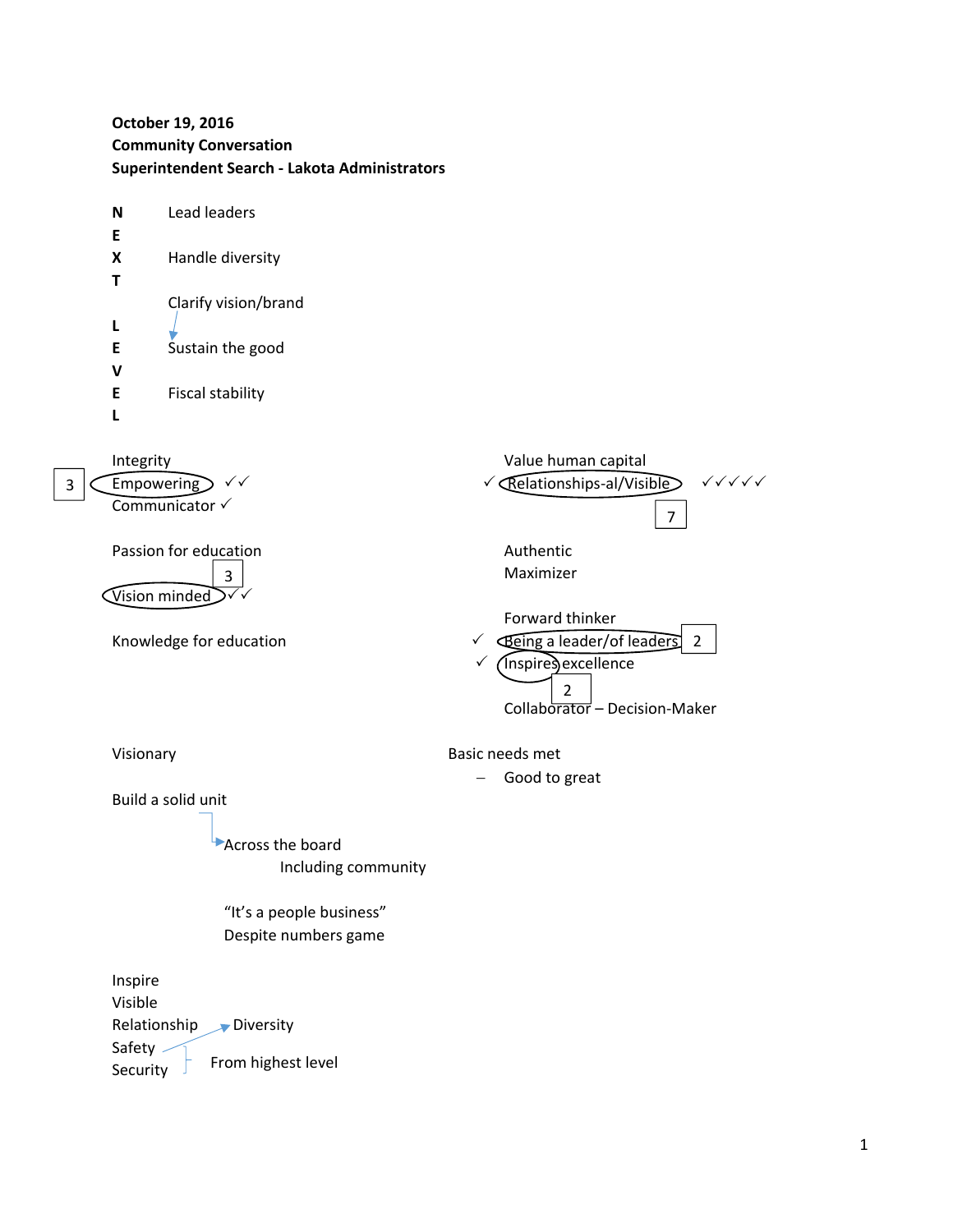Individual needs

Expand leadership all the way down

Dominate any arena of superintendents Inspire others to be great

Energy

Think 15 years down the road and execute

Build a complementary team Collaborate

Work with team

| <b>Administrative Team Needs</b><br>Team Building $\leftarrow$<br>$\sim$ |                                       |              |                                               |                               |
|--------------------------------------------------------------------------|---------------------------------------|--------------|-----------------------------------------------|-------------------------------|
|                                                                          | Trust                                 |              | Work smart together no just hard individually |                               |
|                                                                          | Empowerment                           |              |                                               |                               |
|                                                                          | Consistency                           |              | <b>Role Model</b>                             |                               |
|                                                                          | Loyalty                               |              |                                               |                               |
|                                                                          | Support                               | Communicator | Approachable                                  |                               |
|                                                                          | Honesty                               | Inspire      |                                               |                               |
|                                                                          | Patience                              |              | Humor                                         |                               |
|                                                                          | Leadership                            |              | Presence                                      |                               |
|                                                                          |                                       |              | Celebrate skills of team                      | Maximize the good<br>Build on |
|                                                                          | Opportunities for professional growth |              |                                               |                               |
|                                                                          | Challenges                            |              |                                               |                               |
|                                                                          |                                       |              | Inspire us                                    |                               |
|                                                                          |                                       |              |                                               |                               |
| We are good $-$ The team's good/great                                    |                                       |              |                                               |                               |
| Build on to next level                                                   |                                       |              |                                               |                               |
| Don't rock too much                                                      |                                       |              |                                               |                               |
| Inspire team                                                             |                                       |              | Excited to follow                             |                               |
| $\blacktriangleright$ Maximize                                           |                                       |              | <b>Personal and visionary</b>                 |                               |
|                                                                          |                                       |              |                                               |                               |
| Multi-dimensional leader                                                 |                                       |              |                                               |                               |
| Value skills around them                                                 |                                       |              |                                               |                               |
| Vision fit the organization                                              |                                       |              |                                               |                               |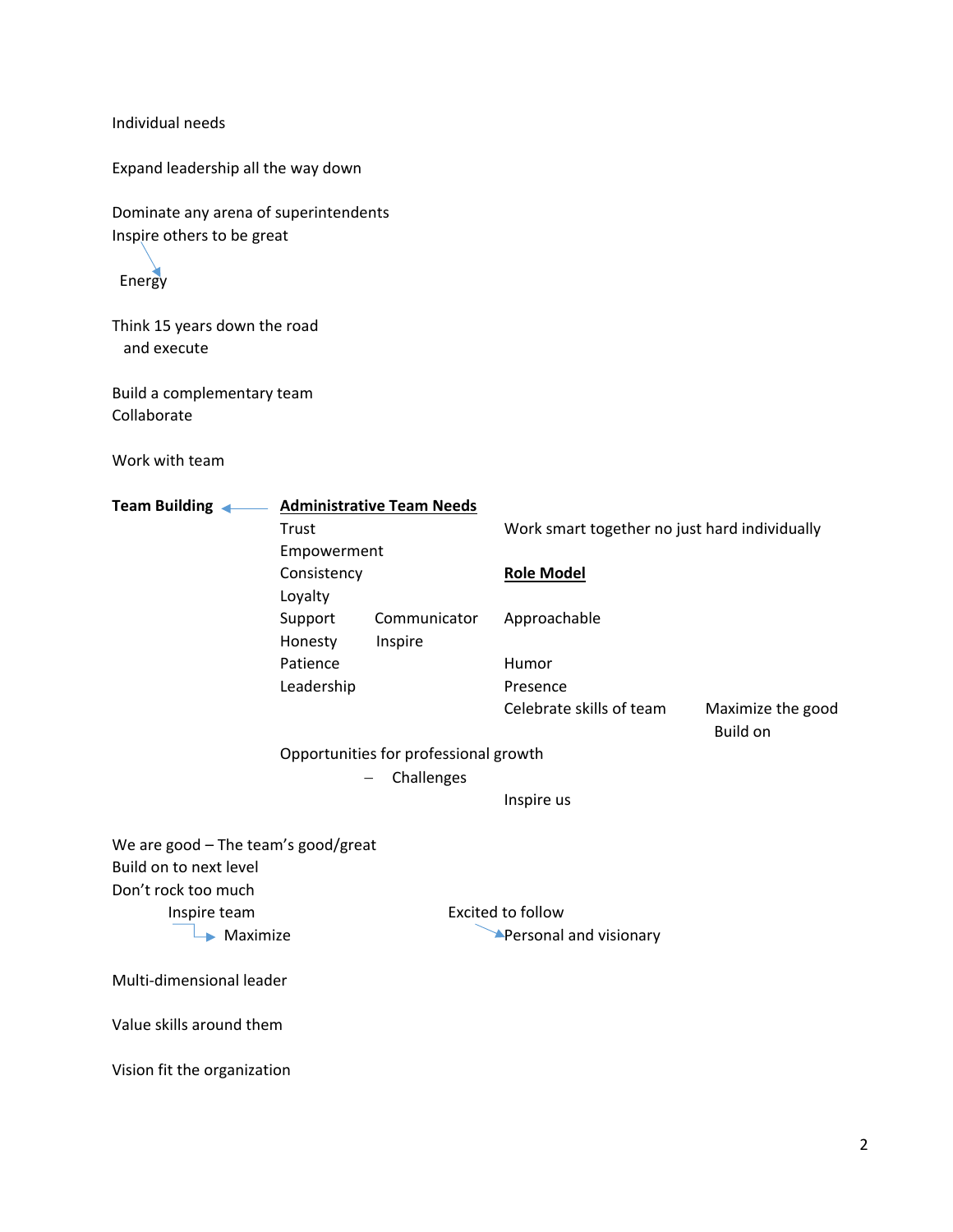(Team Building Administrative Team Needs continued)

Calm/Not reactive

Believe in people

Collaborative decision‐maker

Must understand the work

## **Individual Group Card Responses**

- 1. An elite forward thinker
- 2. Mobilize leadership to believe and execute the plan
- 3. Heart and soul of Lakota that inspires all employees to bring their excellence for every student every day

Commands professionalism Energy that inspires others Determine future

- Empower leader/inspiring
- Vision‐minded
- Visible/Listener
- Invested/vested in district
- Good listener/approachable
- Motivator/Positive
- Visible
- Relationship builder
- Inspiring
- Charisma
- Trustworthy/Honest
- Proactive
- Flexible
- Calm
- Vision‐minded
- Empower others/leader/trustworthy
- 1. Visionary
- 2. Visible
- 3. Collaborative Decision‐Maker
- 1. Visionary
- 2. Ability to determine what is working and what needs improvement and plan accordingly
- 3. Approachable/Visable/Present
- 4. Good communicator
- 5. Inspirational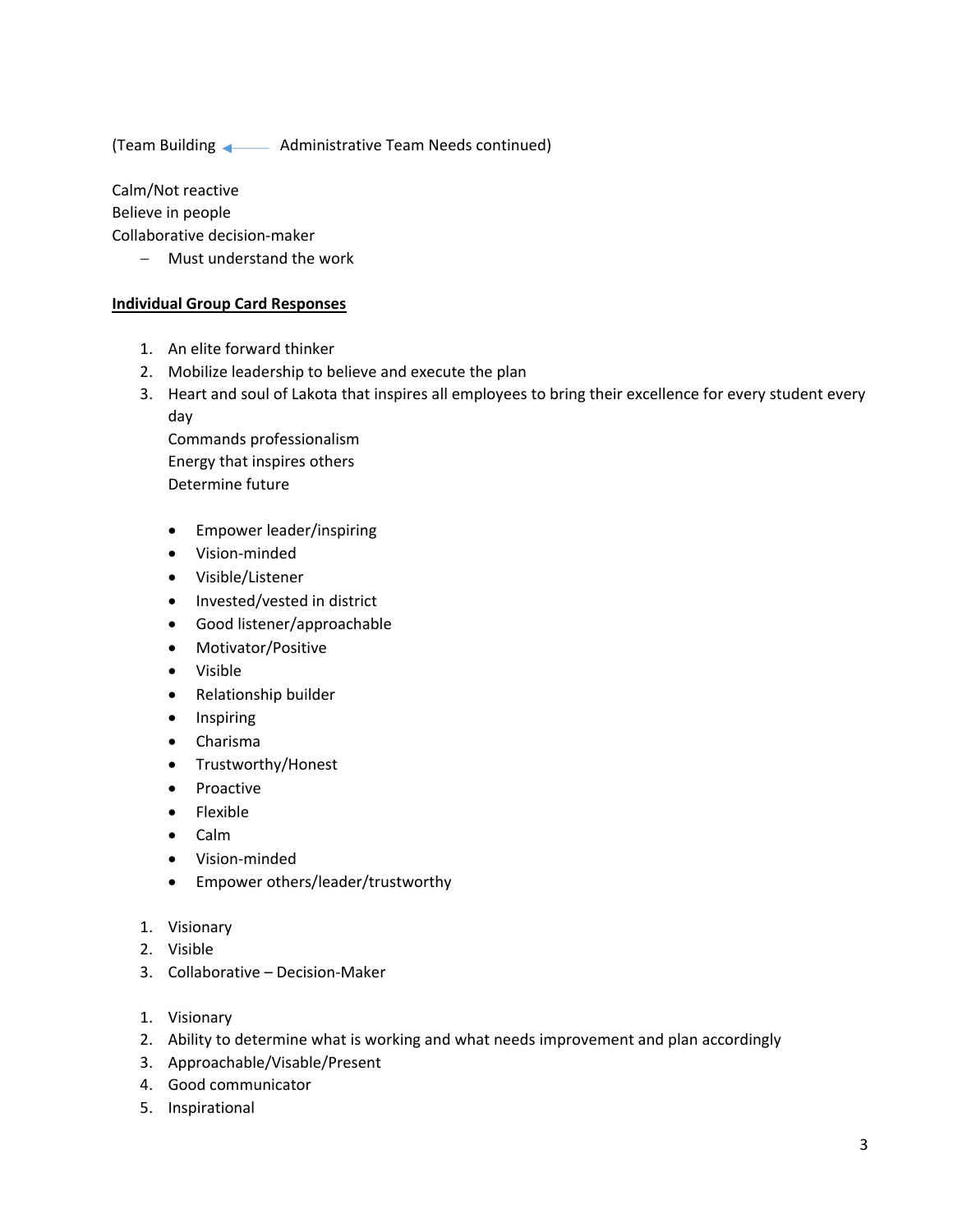## (Individual Group Card Responses continued)

- 6. Leader of leaders
- 7. Collaborative
- 1. Authentic
- 2. Maximizer
- 3. Communicator
- 1. Meeting the changing dynamics of the student population
- 1. Continue the path, moving students forward with fiscal responsibility in the forefront
- 1. Lakota needs to get beyond the natural, financial, human size barrier to the top tier of schools in the area – No more excuses
- 1. Most important
	- Maintain stability
- 1. State report card
- 1. Vision setting and prioritizing goals
- 1. Implementing a vision for the district that marries with the financial forecast
- 1. Parent perspective of too much testing
- 1. Continuous and targeted instructional improvement to ensure instructional excellence for all students
- 2. Continuous and targeted operational and community outreach improvement to ensure efficient delivery of services and a strong partnership with community and legislation
- 3. Ensure sound and sustainable financial planning and supports for the above two (2) items while stretching every tax dollar to its furthest
- 1. Meeting the needs of our students in all areas (as these areas change)
	- Modernized instruction
	- Student population/diversity
- 2. How do we prepare our:
	- Leaders
	- Staff
	- Students
	- Families/Community?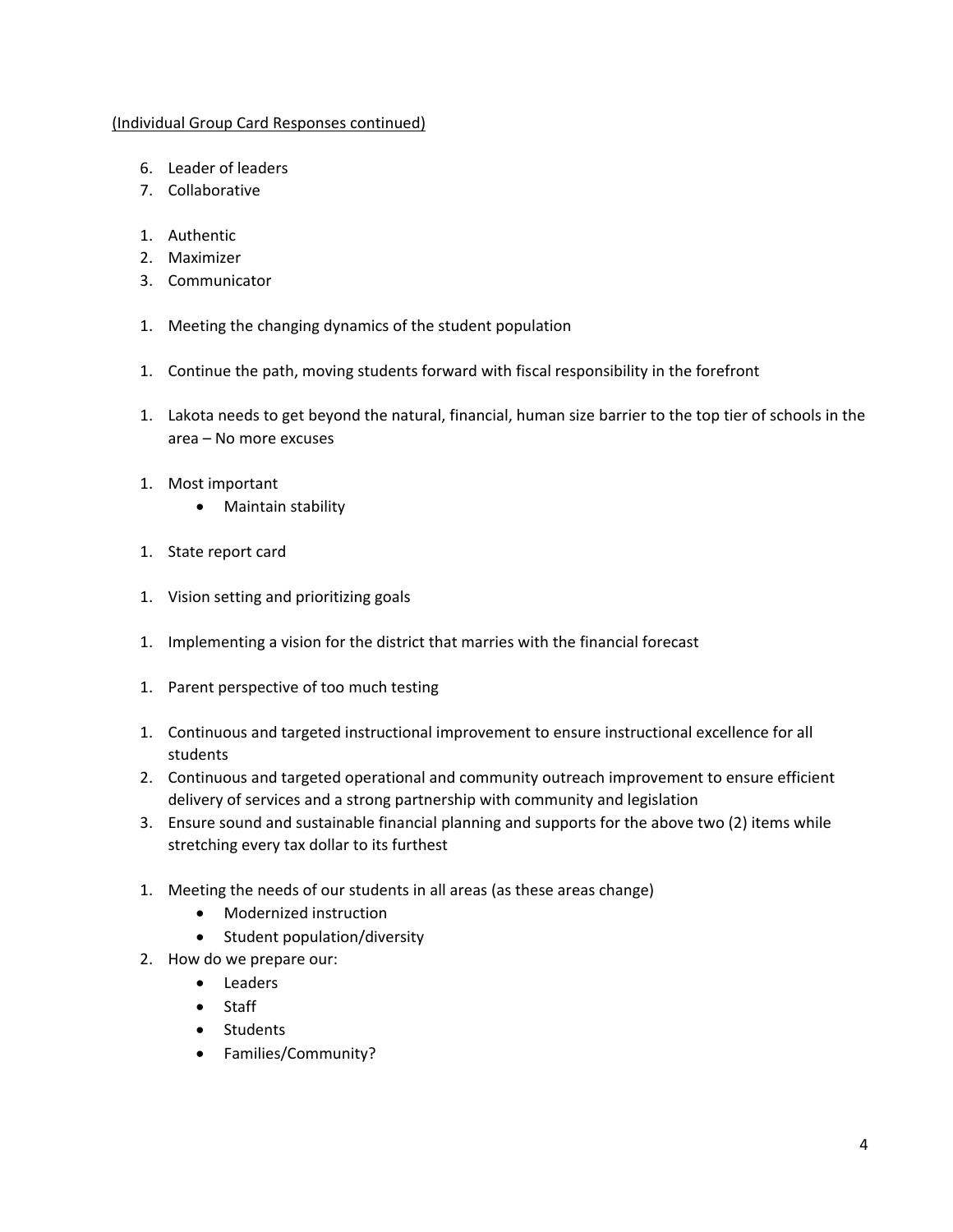## (Individual Group Card Responses continued)

- 1. To lead the district from good to great in all areas
	- Leadership
	- Curriculum
	- Technology
	- Fiscally
	- Processes
	- Community and business engagement
- 1. Move the district in a direction that will maintain the financial stability and student focus that has been developed since the passage of the levy
- 1. Demographic changes within Lakota and how to best serve students
- 2. Societal changes (Security/State mandates)
- 1. Closing the achievement gap while also maintaining a high level of achievement across the district
- 1. How to address the changing society, demographics, student population while the bar continues to increase – Limited resources/expanded needs
- 1. The demographic/diverse population of students that are enrolled in the district and how to support their needs
- 1. Meet needs of diverse learners in a changing demographic
- 1. Addressing the growing and changing diversity moving into the district (economic, cultural, academic) and the implications of those challenges
- 1. Addressing the needs of the changing student population in Lakota (i.e. cultures, languages, socio‐ economic diversity)
- 1. A strong vision that addresses changing demographics
- 1. Understand the nuances of all the cultural influences on how we provide a 21<sup>st</sup> Century education
- 1. To address the changing demographics of this district
- 1. Implementing academic strategies and interventions to meet the ever changing expectations and needs for our students
- 1. Challenges Over next five (5) years
	- **•** Community
	- Data reporting Assessments